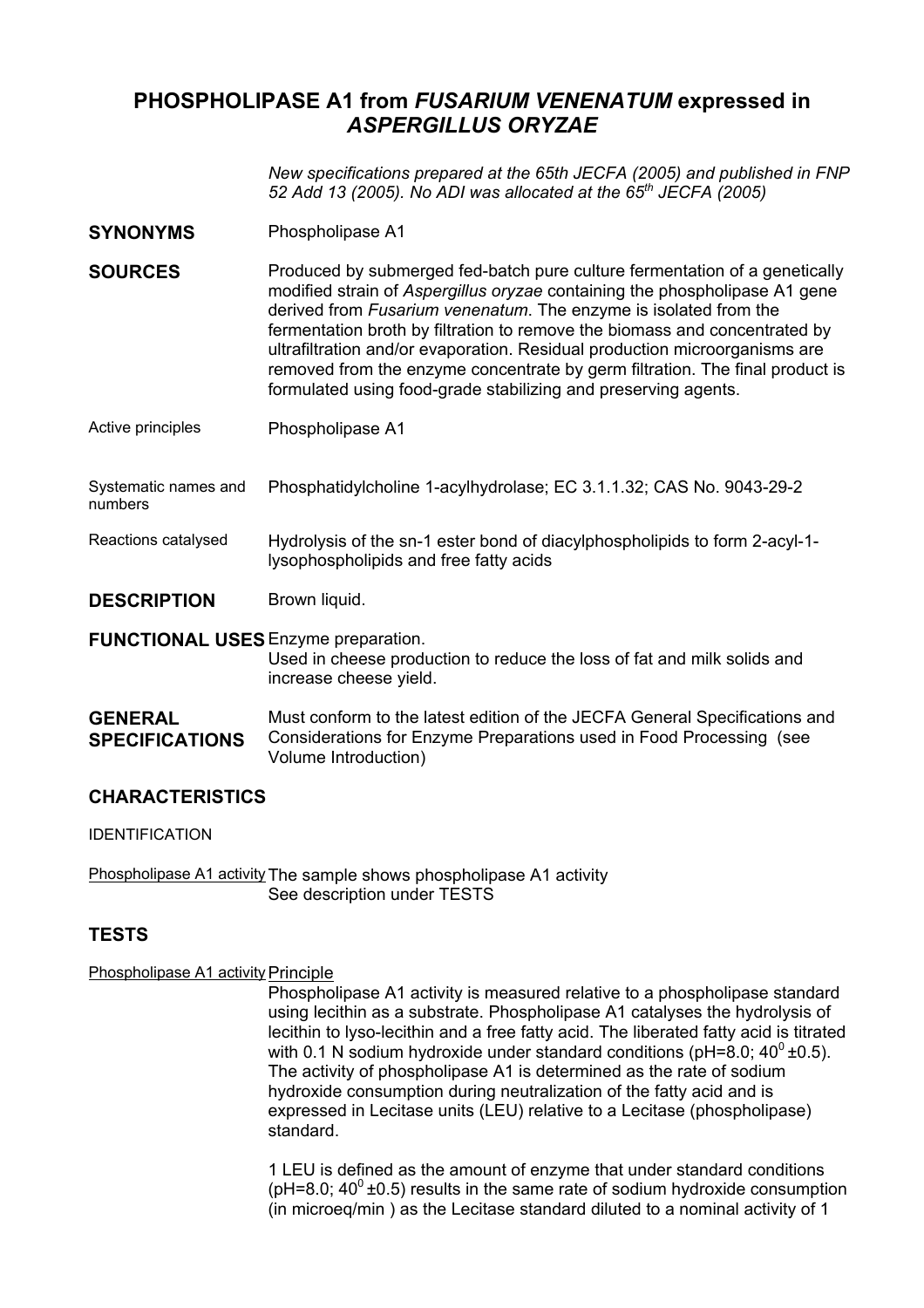LEU/g. The quantification limit of the method is approximately 1.5 LEU/ml. (Note: The method can be carried out using either an automated system or standard laboratory equipment for carrying out titration experiments. Procedures and calculations for both the automated and manual versions are described.)

#### Automated method

#### Apparatus

**Printer** 

**Computer** 

pH-Stat Titration Manager (analytical robot; Novo Nordisk Engineering A/S), consisting of the following elements:

- PHM290 pH-Stat Controller (Radiometer)
- ABU901 Autoburette (Radiometer)
- Liquid Handler (Gilson)
- Temperature Regulator (Gilson)
- Syringe Pump (Gilson)
- Silverson Homogenizer L4R
- pH electrode (Radiometer)

Reagents and solutions (Note: use only deionized water)

*Titrant, sodium hydroxide 0.1 N*: Use NaOH solution standardized for preparation of 1000 ml of 0.1 N NaOH, for example, one ampoule of Merck Titrisol No. 1.09959 or equivalent. Transfer quantitatively the NaOH solution into a 1000-ml volumetric flask containing approximately 500 ml of water. Add water to volume and mix. The solution is stable for up to 2 months at room temperature.

*Calcium chloride, 0.32 M*: Weigh 4.70 g calcium chloride (CaCl<sub>2</sub> 2H<sub>2</sub>O, Merck 2382 or equivalent). Dissolve in water in a 100 ml volumetric flask. Add water to volume and mix. The solution is stable for up to one week at room temperature.

*Sodium deoxycholate, 0.016 M*: Weigh 6.7 g sodium deoxycholate  $(C_{24}H_{39}NaO_4)$ . Dissolve in water in a 1000-ml volumetric flask. Add water to volume and mix. The solution is stable for up to one week at room temperature.

*Lecithin substrate*: Use lecithin (L-α-phosphatidylcholine) Sigma P-5638 or equivalent. Mix lecithin with a spoon and weigh exactly 20.0 g. Transfer to a 1000-ml beaker, add 400 ml of water and stir until the lecithin is dissolved. Add 20 ml of 0.32 M calcium chloride and stir for 1-2 min until calcium chloride is dissolved. Add 200 ml of 0.016 M sodium deoxycholate and 400 ml of water. Stir for about 0.5 hour and homogenize for 10 min on a Silverson L4R homogenizer. The solution is stable for up to one day at room temperature.

*Hydrochloric acid, 1 N:* Use HCl solution standardized for preparation of 1000 ml of 1 N HCl, for example, one ampoule of Merck Titrisol No. 1.09970 or equivalent. Transfer the HCl solution quantitatively to a 1000-ml volumetric flask. Add water to volume. The solution is stable for up to 6 months at room temperature.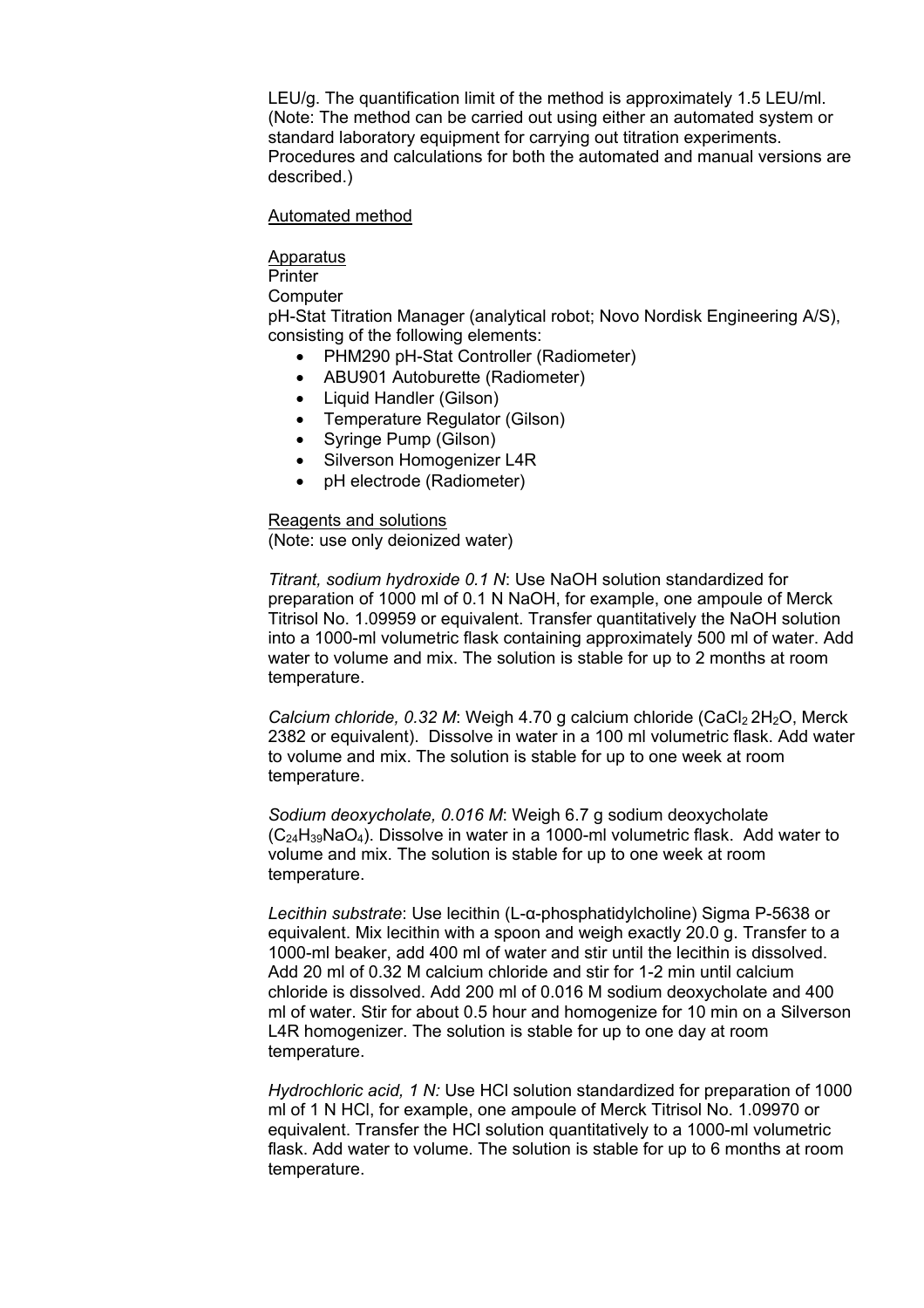*Hydrochloric acid, 0.001 N:* Transfer 1 ml of 1 N HCl to a 1000-ml volumetric flask. Add water to volume. The solution is stable for up to one week at room temperature.

#### Standard and sample solutions

*Standard stock solution*: Use a phospholipase standard (Lecitase standard from Novozymes A/S or equivalent) with known activity, for example, 103160 LEU/g. Accurately weigh (to 4 decimal places) approximately 0.73 g of the standard. Transfer to a 250-ml volumetric flask and add 0.001 N HCl to volume. Stir for approximately 30 min. The solution can be stored for 3 weeks at  $5^\mathrm{o}$ .

*Standard working solutions*: Transfer quantitatively 5 ml of the standard stock solution to a 200-ml volumetric flask. Add 0.001 N HCl to volume. This solution contains approximately 7.5 LEU/ml and is referred to as 100% standard. Using the 100% standard, prepare additional standard solutions in 25-ml volumetric flasks according to the following table:

| Standard solution | Approximate       | Volume of 100% | Volume of $0.001$ N |
|-------------------|-------------------|----------------|---------------------|
|                   | strength (LEU/ml) | standard (ml)  |                     |
| 80%               | 6.0               |                |                     |
| 60%               | 4.5               | 15             |                     |
| 40%               | 3.0               |                | 15                  |
| 20%               | ∣.5               |                |                     |

The standard solutions are used by the automated system to calculate a  $2^{nd}$ degree polynomial standard curve. An example of the standard (calibration) curve is shown below.



#### **Calibration Curve**

*Control sample:* A phospholipase product with known activity, for example, 10500 LEU/ml, is used to prepare the control sample. Transfer 1 ml of the control solution to a 50-ml volumetric flask and add 0.001 HCl to volume to obtain a stock solution. Transfer 1 ml of the stock solution to a 50-ml volumetric flask and add 0.001 N HCl to volume. Analyse the control sample in each run. A result within 10 percent of the nominal activity is acceptable.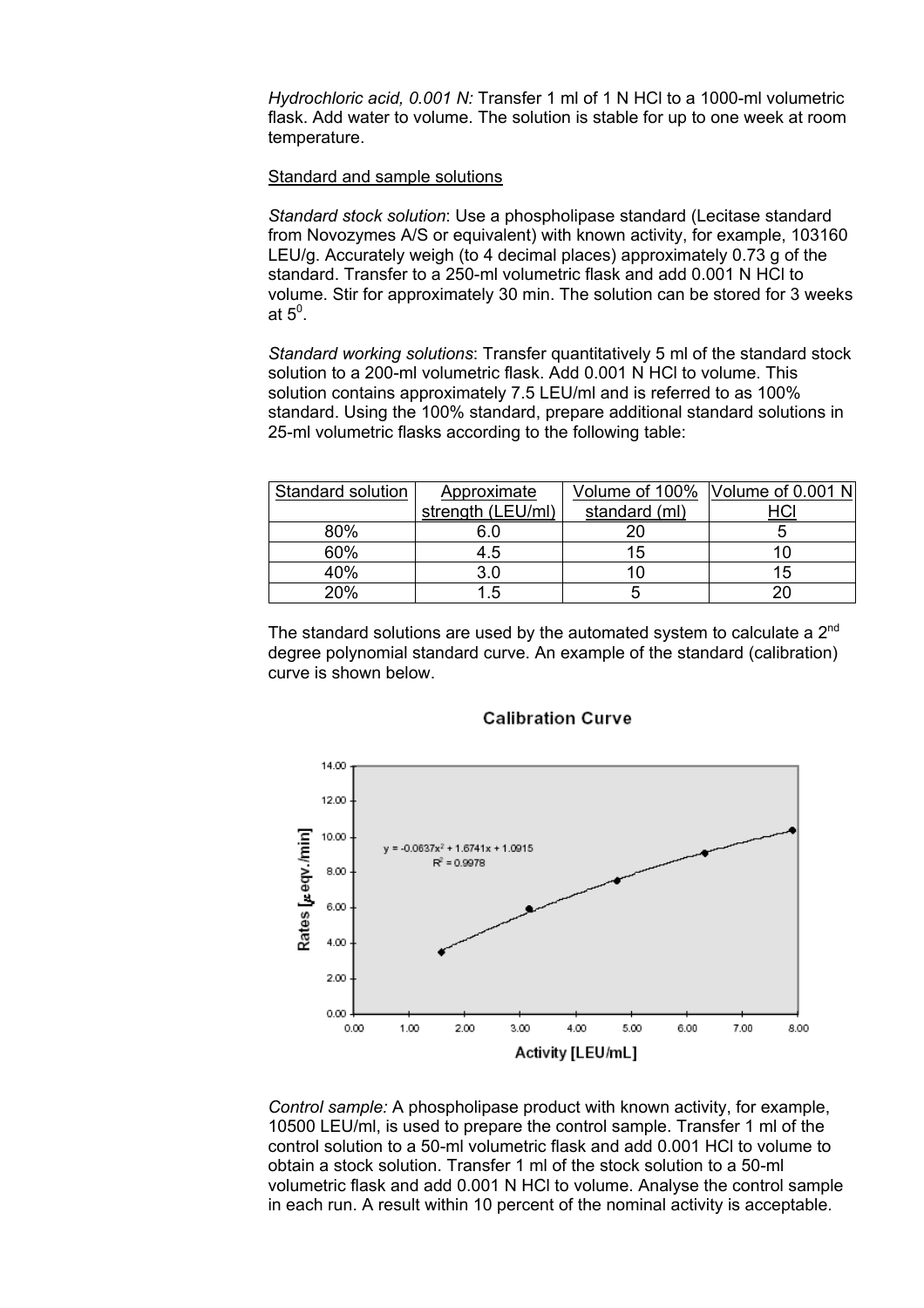*Blank sample*: Use 0.001 N HCl as the blank sample.

*Test samples*: Remove the test sample from a refrigerator or freezer and keep it at room temperature for approximately 2 h before analysis. Accurately weigh the sample into a measuring flask and add 0.001 N HCl to volume. Repeat dilution if necessary to obtain the activity of approximately 6 LEU/ml. The dilution should be performed within one hour of the analysis. Enter the sample weight (in grams) and the dilution volume (in milliliters) into the calculation program for the automated method or into the calculation formula for the manual method.

#### **Procedure**

The method uses a pH-stat Titration Manager at pH=8.0 and  $40^{\circ}$  ± 0.5. The pH-stat Titration Manager automatically runs a two-point calibration of the pH electrode and then analyses the blank, the standard solutions, the control sample and the test samples, each in duplicate.

Start the reaction when 800 µl of the sample is added to 20 µl of the lecithin substrate. Titrate the liberated fatty acid with 0.1 N sodium hydroxide under standard conditions (pH=8.0;  $40^0 \pm 0.5$ ). Record the rate of sodium hydroxide consumption (microeq/min) over 2 min, starting 90 sec and ending 210 sec from the start of the reaction and use to calculate the mean slope of the titration curve.

The mean slopes of the titration curves for the control sample, standard solutions, and test samples are automatically transferred to the calculation program.

#### **Calculations**

All results are calculated automatically by the calculation program. A  $2^{nd}$ degree polynomial standard curve is calculated based on the mean slopes (microeq/min) for the standard solutions. Based on the standard curve, the calculation program calculates the results for the control and test samples in Lecitase activity units per 1 ml (LEU/ml). Subsequently, the program calculates the activity of the test samples in Lecitase activity units per one gram of the phospholipase A1 preparation (LEU/g).

#### Manual method

### Procedure

The method is carried out using a titrator that measures the titrant consumption rate as a function of time (e.g., TitraLab 854 from Radiometer). The titrator must be programmed to maintain pH=8 and measure the NaOH consumption rate in microequivalents per minute (microeq/min). The following procedure is followed:

Calibrate the pH electrode at pH 7 and 10. Transfer 20 ml of the lecithin substrate to a beaker and place in a water bath at  $40^{\circ}$  ± 0.5. Adjust the substrate to pH 8.0 using 0.1 N NaOH and start the titration by the addition of either 0.8 ml of the standard solution, the test sample, or the control sample. Measure the NaOH consumption rate for 4 min. Determine the NaOH consumption rate between 90 and 120 sec from the reaction start and use this information to construct a standard curve and for activity calculations.

### **Calculation**